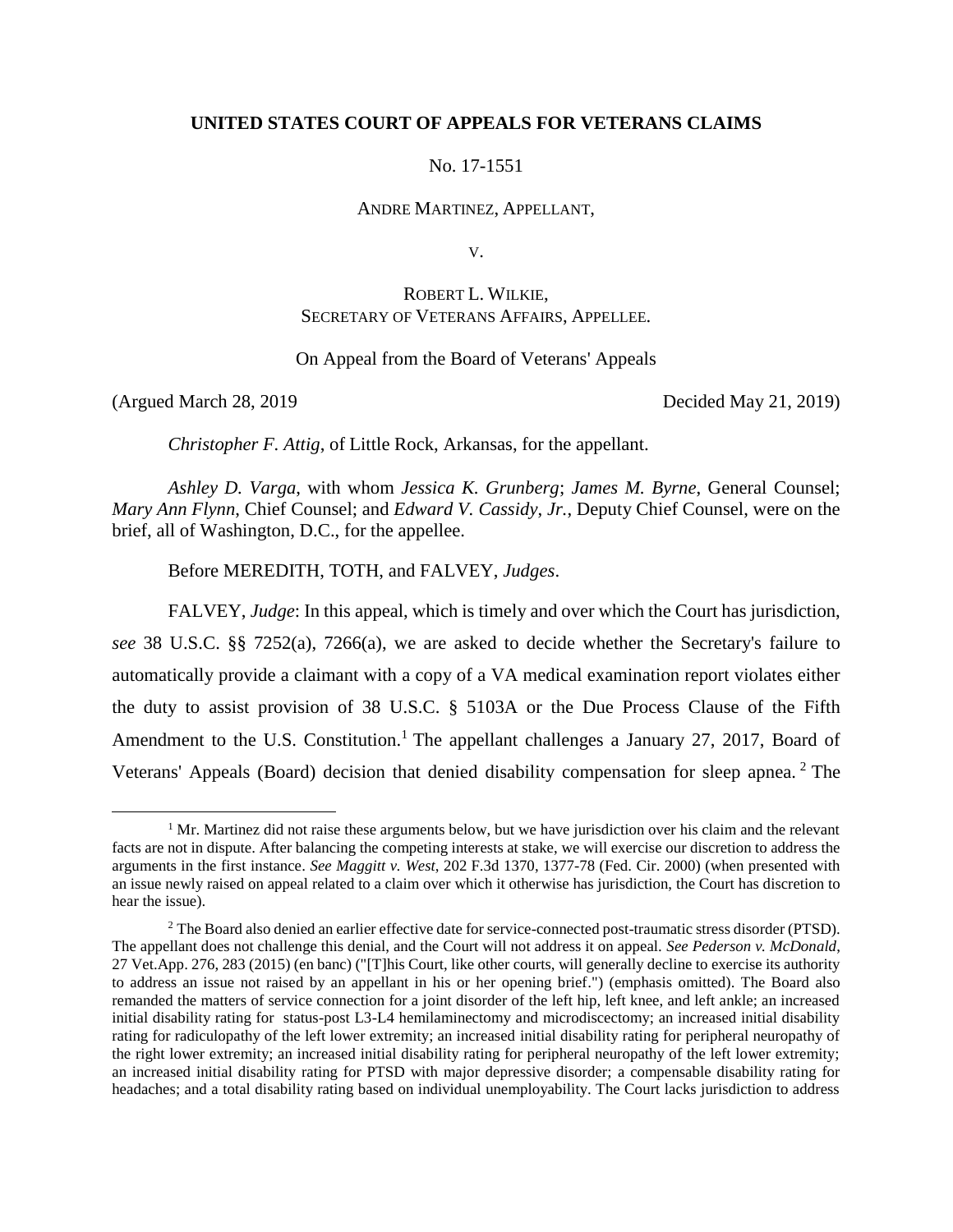Board's denial was based in part on a 2016 VA medical examination. Although VA informed Mr. Martinez that this examination was in VA's possession and that it supported a denial of benefits, he did not request a copy before the Board denied his claim. We hold that neither section 5103A nor constitutional due process, as applied to Mr. Martinez, required the Secretary to have automatically provided the veteranwith a copy of a VA medical examination prior to rendering an adverse decision on his claim. Therefore, we will affirm the Board's January 27, 2017, decision.

# **I. RELEVANT FACTS AND PROCEDURAL HISTORY**

The appellant served honorably in the U.S. Army from January 1969 to December 1970 and from September 1981 to April 1988. In May 2005, he filed his current claim for sleep apnea. Record (R.) at 3380. We address here only the most salient aspects of his lengthy claim history.

In January 2016, VA obtained a VA medical examination report that addressed whether the veteran's sleep apnea is related to his service-connected post-traumatic stress disorder. R. at 499-506. The 2016 examiner concluded that the veteran's sleep apnea was less likely than not caused or aggravated by PTSD. R. at 505. The examiner noted that the medical literature shows that PTSD does not cause sleep apnea. *Id*. Regarding aggravation, the examiner observed that, if a mental condition leads to overeating, it may be possible for that condition to worsen sleep apnea because increased fatty tissue reduces airway capacity. *Id*. But, the examiner explained that, in Mr. Martinez's case, PTSD did not aggravate sleep apnea because the veteran's "body mass index is not at a level that might produce airway restriction." *Id*.

In May 2016, relying on this examination, the regional office (RO) issued a Supplemental Statement of the Case (SSOC) that again denied compensation for sleep apnea. R. at 237-46. The RO discussed the 2016 examination in detail and explained that the examiner found it less likely than not that sleep apnea is related to a service-connected mental condition in part because "there is no accepted clinical reasoning or research to suggest PTSD causes obstructive sleep apnea." R. at 245. Because the record showed no evidence connecting sleep apnea to service or a serviceconnected disability, the RO denied compensation. R. at 246. The SSOC was sent to both Mr. Martinez and his then counsel. *See* R. at 235, 914-17.

these nonfinal matters. *See* 38 U.S.C. § 7252(a) (Court has "exclusive jurisdiction" to review final Board decisions); *Breeden v. Principi*, 17 Vet.App. 475, 478 (2004) (per curiam order) (a Board remand "does not represent a final decision over which this Court has jurisdiction").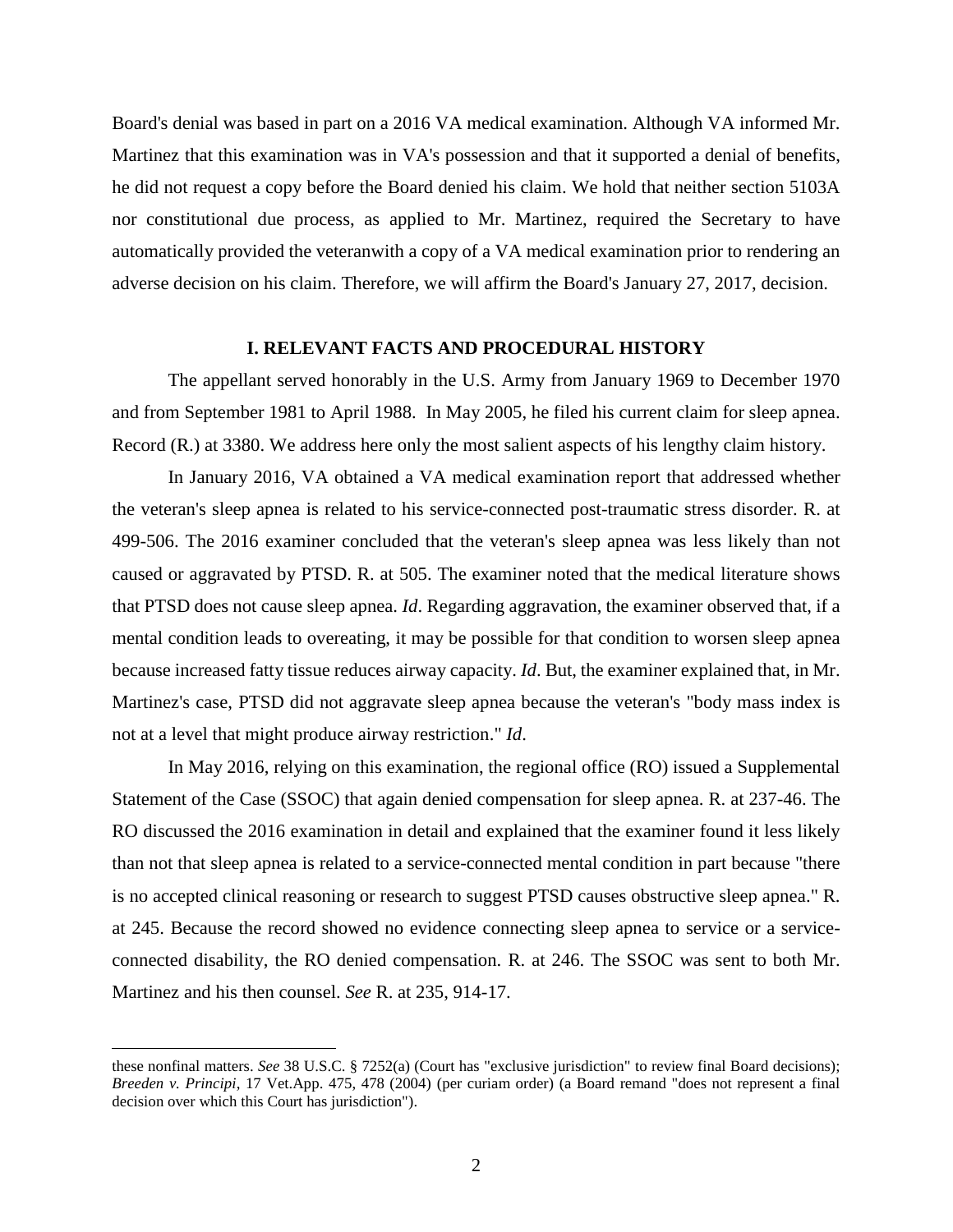After the 2016 SSOC issued, Mr. Martinez's claim returned to the Board and resumed its place on the Board's docket. R. at 162. The Board then notified the veteran that he had 90 days to submit additional argument and evidence. *Id*. In response, Mr. Martinez, through former counsel, informed the Board that he planned to submit a written brief and might also submit additional evidence for the Board's consideration. R. at 146. He later requested that the Board delay deciding his appeal for 30 more days so that he could "submit a written brief and any additional evidence." R. at 132. As promised, Mr. Martinez submitted a timely written brief in which he argued that sleep apnea should be secondarily service-connected to PTSD because medical treatise evidence attached to the brief definitively showed a causal relationship between the two conditions. R. at 39. At no point did the veteran ask VA to provide him a copy of the 2016 VA examination.

On January 27, 2017, the Board denied compensation for sleep apnea. R. at 6. The Board explained that it found the 2016 VA examination highly probative and that the veteran's medical treatise evidence did not support his claim. R. at 12-16. The veteran now appeals the Board's decision.

# **II. ANALYSIS** 3

The appellant challenges the Board's decision to deny him disability compensation for sleep apnea, basing his primary argument on his reading of certain provisions in title 38 of the U.S. Code. Appellant's Brief (Br.) at 9-18; Reply Br. at 3-11. Secondarily, he invokes the Due Process Clause of the Fifth Amendment to the U.S. Constitution for remand of the Board's decision. Appellant's Br. at 19-29; Reply Br. at 11-15. Ultimately, his arguments are not persuasive and, additionally, he fails to demonstrate prejudicial error. We begin by addressing the questions of statutory interpretation and then turn to the appellant's due process argument.

<sup>&</sup>lt;sup>3</sup> At the outset, we note that several of the statutory provisions at issue in this case have been amended or repealed effective February 19, 2019, as part of VA's transition to a new appeals process. *See* Veterans Appeals Improvement and Modernization Act of 2017 (VAIMA), Pub. L. 115-55, § 2(q)(1), 131 Stat. 1111 (Aug. 23, 2017); 84 Fed. Reg. 2449 (Feb. 7, 2019) (providing notice that the effective date of the new VA appeals system outlined in the VAIMA is February 19, 2019). Accordingly, our decision today has limited application to only those cases unaffected by the VAIMA. All references to statutes in this opinion are to the versions in effect in January 2016 when Mr. Martinez underwent the VA medical examination at issue.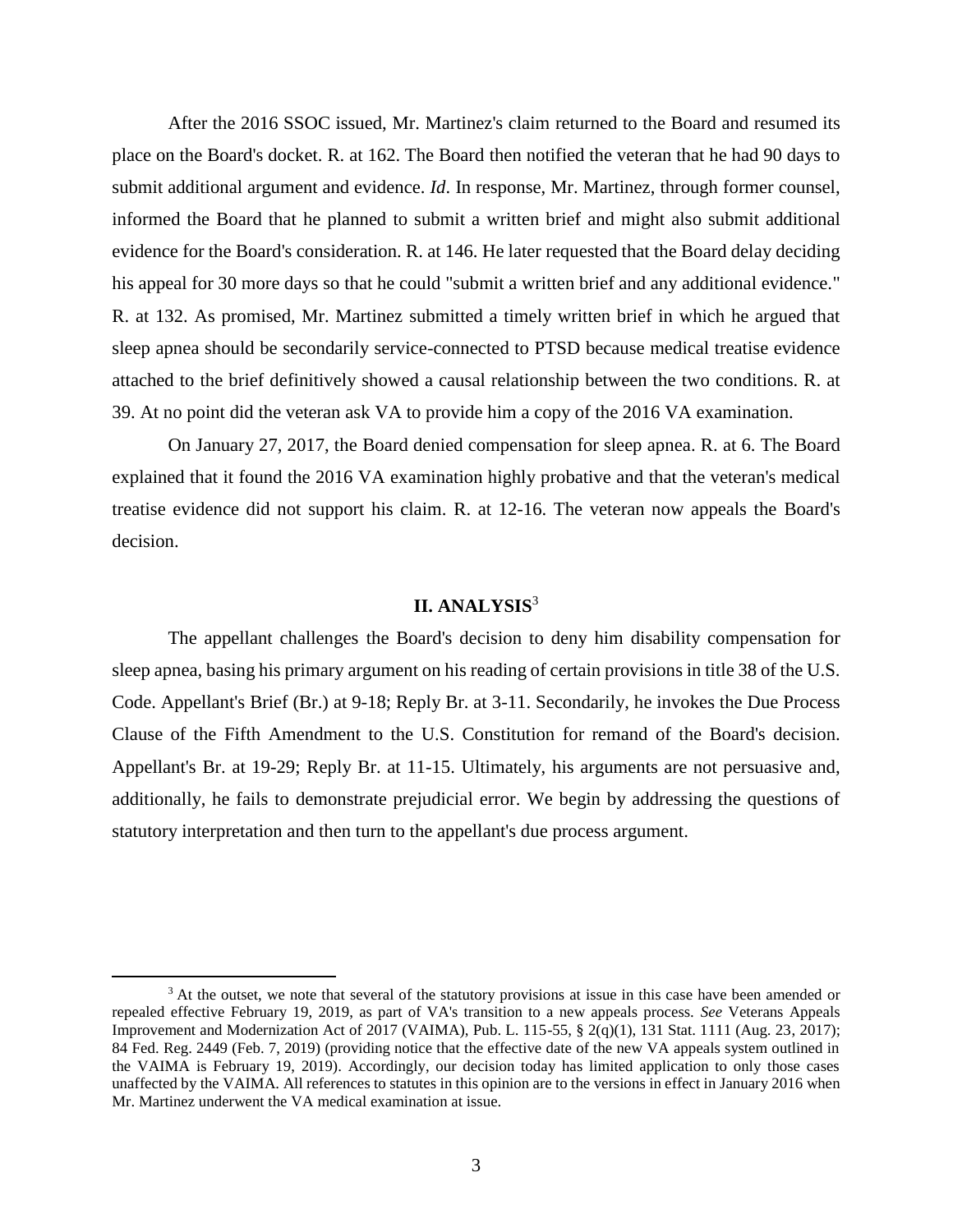#### A. Statutory Interpretation

Mr. Martinez's chief argument is rooted in 38 U.S.C. § 5103A, which states that the Secretary "shall make reasonable efforts to assist a claimant in obtaining evidence necessary to substantiate the claimant's claim." 38 U.S.C. § 5103A(a)(1) (2016). The veteran argues that this requires the Secretary to automatically "give a copy of a VA medical opinion" to a claimant whenever the Secretary intends to rely on the opinion to deny a claim. Appellant's Br. at 10. According to Mr. Martinez, the plain language of section 5103A supports his interpretation because the word "obtaining" is commonly defined as "getting or acquiring something." Appellant's Br. at 11. He contends that his reading of the statute is consistent with the overall statutory and regulatory scheme, Reply Br. at 6, and comports both with Congress's clear intention for the Secretary to assist a veteran and the "theme of mutual help" that is "woven throughout [section] 5103A." Appellant's Br. at 13.

The Secretary disputes these contentions. He argues that, under the circumstances of this case and viewed in the context of the overall statutory scheme, the language of section 5103A plainly and unambiguously does not require VA to ensure that a claimant receives a copy of a claims file document like a medical examination report absent a written request. Secretary's Br. at 14-20. In the alternative, he asserts that the language of the statute is ambiguous and that the Court should defer to the Secretary's reasonable statutory interpretation. Secretary's Br. at 20-24.

We thus are called upon to consider the language of section 5103A. The Court reviews statutory construction questions de novo. 38 U.S.C. § 7261(a)(1). We first address whether the language of the statute is plain and unambiguous. *See Robinson v. Shell Oil Co.*, 519 U.S. 337, 340 (1997). In making this determination, we look to "the language itself, the specific context in which that language is used, and the broader context of the statute as a whole." *Id*. at 341. "[I]f the statutory language is unambiguous and 'the statutory scheme is coherent and consistent,'" then the Court's statutory inquiry comes to an end. *Id.* at 340 (quoting *United States v. Ron Pair Enterprises, Inc.*, 489 U.S. 235, 240 (1989)).

Several canons of statutory construction guide our review of the statute's plain language. First, it is a "fundamental canon of statutory construction that the words of a statute must be read in their context and with a view to their place in the overall statutory scheme." *Davis v. Michigan Dep't of Treasury*, 489 U.S. 803, 809 (1989). "Ambiguity is a creature not of definitional possibilities but of statutory context." *Brown v. Gardner*, 513 U.S. 115, 118 (1994). Thus, in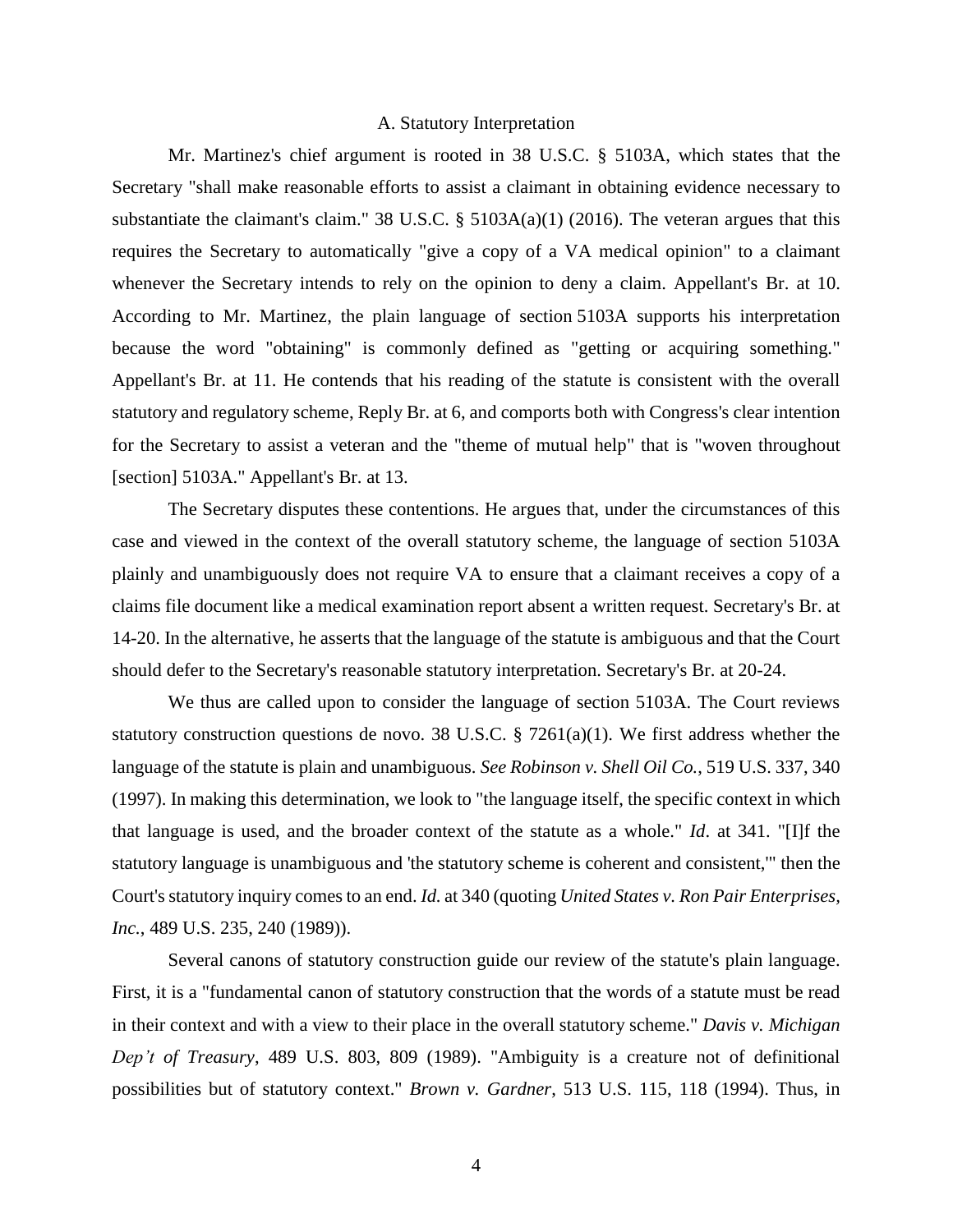assessing the language of a statute, courts review the overall statutory scheme "'so that effect is given to all its provisions, so that no part will be inoperative or superfluous, void or insignificant, and so that one section will not destroy another unless the provision is the result of obvious mistake or error.'" *Roper v. Nicholson*, 20 Vet.App. 173, 178 (2006) (quoting SINGER, SUTHERLAND ON STATUTORY CONSTRUCTION, § 46:06 (6th ed. 2000)), *aff'd*, 240 F. App'x 422 (Fed. Cir. 2007).

Related canons caution against a construction that would nullify or impliedly repeal other statutory requirements. Under "the so-called surplusage canon [we presume] that each word Congress uses is there for a reason," *Advocate Health Care Network v. Stapleton*, 137 S. Ct. 1652, 1659 (2017), and we are "obliged to give effect, if possible, to every word Congress used," *Reiter v. Sonotone Corp*., 442 U.S. 330, 339 (1979). Thus, "one section of a law should not be interpreted so as to render another section meaningless." *Princess Cruises, Inc. v. United States*, 201 F.3d 1352, 1362 (Fed. Cir. 2000). Similarly, "[w]hen two statutes complement each other, it would show disregard for the congressional design to hold that Congress nonetheless intended one federal statute to preclude operation of the other." *POM Wonderful LLC v. Coca-Cola Co.*, 573 U.S. 102, 115 (2014). "In the absence of some affirmative showing of an intention to repeal, the only permissible justification for a repeal by implication is when the earlier and later statutes are irreconcilable." *Morton v. Mancari*, 417 U.S. 535, 550 (1974).

Additionally, "it is a commonplace of statutory construction that the specific governs the general." *Morales v. Trans World Airlines, Inc*., 504 U.S. 374, 384 (1992). Thus, "'[s]pecific terms prevail over the general in the same or another statute which otherwise might be controlling.'" *Fourco Glass Co. v. Transmirra Prods. Corp*., 353 U.S. 222, 228-29 (1957) (quoting *D. Ginsberg & Sons v. Popkin*, 285 U.S. 204, 208 (1932)). "Where there is no clear intention otherwise, a specific statute will not be controlled or nullified by a general one, regardless of the priority of enactment." *Morton*, 417 U.S. at 550-51.

Here, we reject Mr. Martinez's contention that section 5103A unambiguously requires the Secretary to provide a full copy of a medical examination report whenever he intends to rely on the examination to deny a claim. As we explain below, the veteran's reading of section 5103A is not required by the language of the statute, does not fit with the overall statutory scheme, and would render several statutory provisions void or superfluous.

First, no statute expressly requires the Secretary to automatically send a claimant a full copy of a VA medical examination. Although Mr. Martinez points to section 5103A, the plain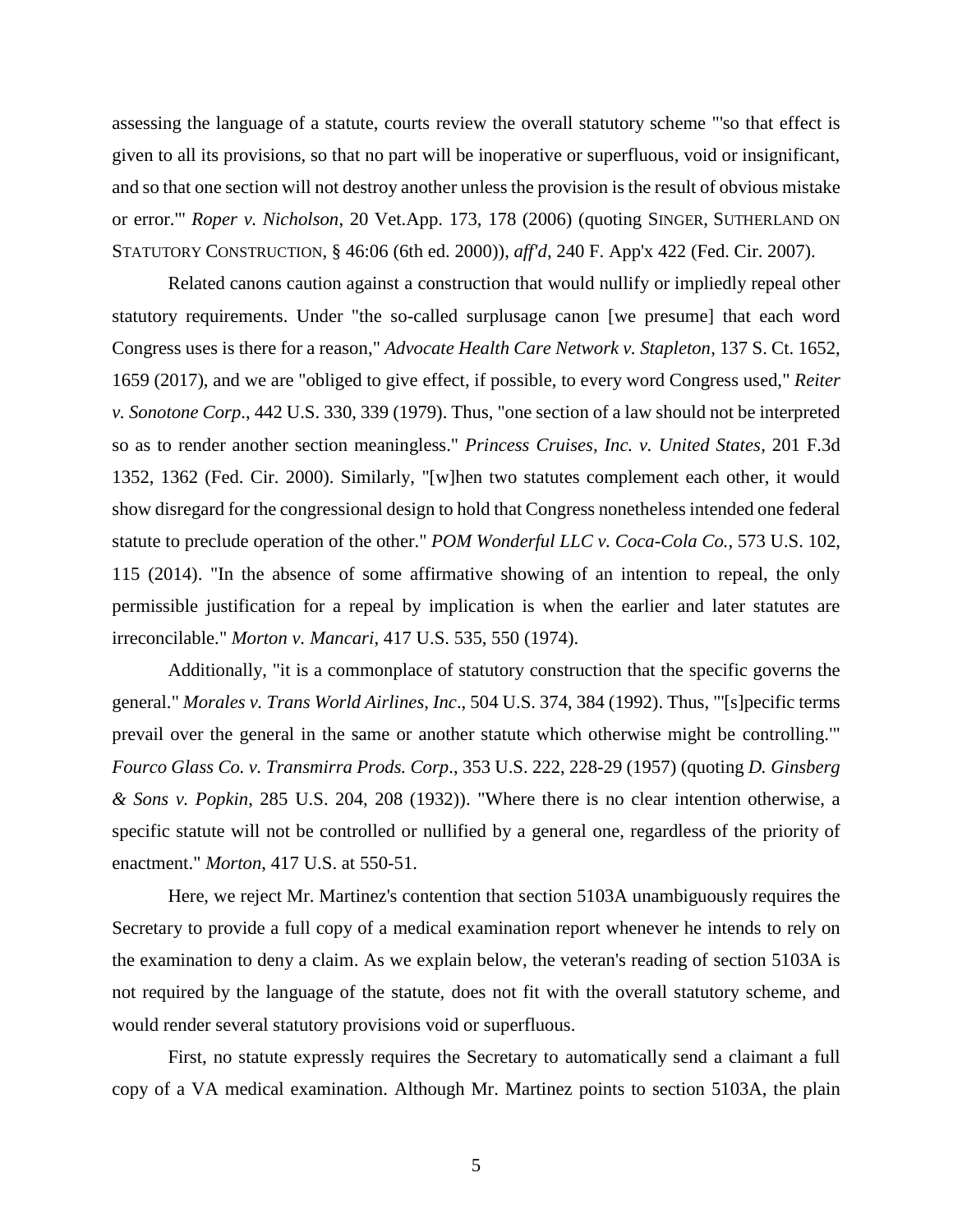language of that statute does not include this specific requirement. Rather, section 5103A, which sets out the Secretary's general duty to assist, merely states that "[t]he Secretary shall make reasonable efforts to assist a claimant in obtaining evidence necessary to substantiate the claimant's claim." 38 U.S.C. §  $5103A(a)(1)$ . This section is silent on how or when the Secretary must distribute the records he procures on the claimant's behalf and it does not prohibit the Secretary from requiring a written request for those records. The section simply provides a broad direction for the Secretary to assist a claimant in obtaining evidence. Thus, nothing in the language of the statute itself requires the Court to find in favor of Mr. Martinez's construction. *See Robinson*, 519 U.S. at 341.

Furthermore, Mr. Martinez's construction of section 5103A is inconsistent with the overall statutory scheme. Immediately preceding section 5103A in the statutory scheme is section 5103, which is titled "Notice to claimants of required information and evidence." 38 U.S.C. § 5103 (2016). It states that the Secretary must notify the claimant of the evidence that the Secretary "will attempt to obtain on behalf of the claimant." 38 U.S.C. § 5103(a). Section 5103A is followed directly by section 5104, which requires the Secretary to notify a claimant of decisions and states that notice of an adverse decision must include a statement of reasons or bases and a summary of the relied-on evidence. 38 U.S.C. § 5104(a), (b) (2016).

Reading these statutes together demonstrates Congress's intention for the Secretary to gather evidence on a claimant's behalf and notify a claimant of the substance of this evidence. Section 5103A covers securing evidence necessary to substantiate a claim, such as finding service records or procuring medical examinations, while sections 5103 and 5104 ensure that a claimant is kept abreast of the Secretary's duty-to-assist activities through various forms of notification. In none of these sections did Congress include a requirement that the Secretary furnish a copy of an examination obtained pursuant to the duty to assist. Significantly, the use of the past tense throughout section 5104(b) demonstrates that Congress intended the notification requirements of that statute to be post-decisional. That is, the statute imposes on the Secretary a requirement to provide notice or disclose the various considerations that influenced the ultimate rating decision so that the veteran can challenge the decision to the Board.

A construction of section 5103A that would require the Secretary to send a full copy of a medical examination report whenever that examination would be used to deny a claim is inconsistent with this overall statutory scheme. Section 5103A's placement between these two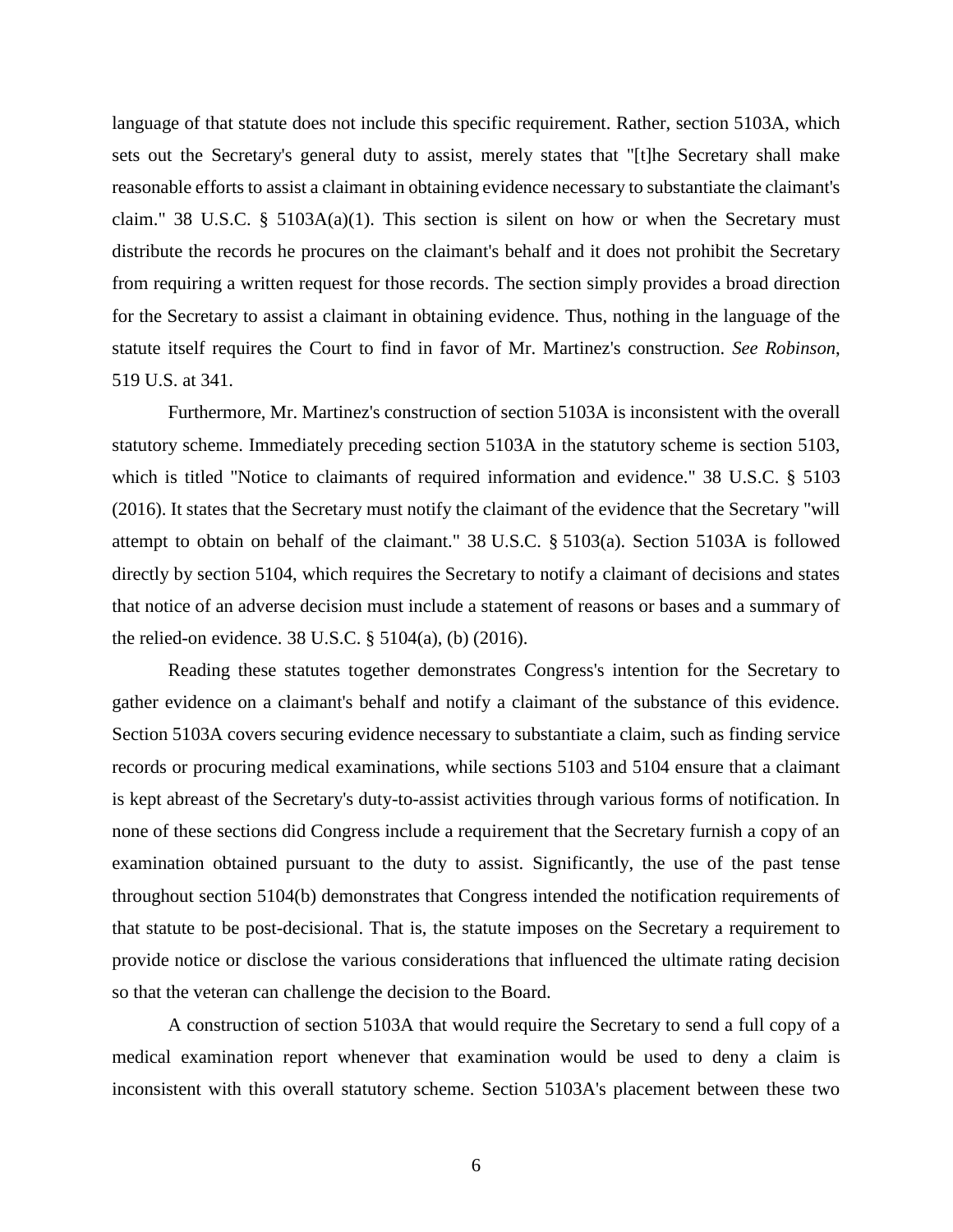provisions and our obligation "to give effect, if possible, to every word Congress used," bolster the Court's view that sections 5103, 5103A, and 5104 operate hand-in-hand. *Reiter*, 442 U.S. at 339; *see Davis*, 489 U.S. at 809. Furthermore, the specific notification duties imposed by section 5104 are more on point than the general duty to assist provision of section 5103A, and "'[s]pecific terms prevail over the general in the same or another statute which otherwise might be controlling.'" *Fourco Glass Co.*, 353 U.S. at 228-29 (quoting *D. Ginsberg & Sons*, 285 U.S. at 208).

Additionally, Mr. Martinez's broad construction of section 5103A conflicts with several specific statutory provisions that do require the Secretary to send a claimant a copy of a medical examination report under certain circumstances. Sections 5109 and 7109, which address the Secretary's and the Board's obligations with respect to a medical opinion obtained from an expert outside of VA, direct the Secretary or Board to "furnish the claimant with a copy of such opinion when it is received by the Secretary." 38 U.S.C. §§ 5109(c) (2016), 7109(c) (2016).<sup>4</sup> Sections 5701 and 5702 address the method that must be used to obtain certain documents that the Secretary has procured on the claimant's behalf. *Anderson v. West*, 12 Vet.App. 491, 495 (1999) (citing 38 U.S.C. §§ 5701(a), (b)(1); 5702(a)(1)). Section 5702(a) states that any person who would like a copy of a record that may be disclosed under section 5701 "must submit to the Secretary an application in writing for such copy." 38 U.S.C.  $\S 5702(a)$  (2016).<sup>5</sup> And section 5701 requires the Secretary, in certain circumstances, to disclose to "a claimant or duly authorized agent or representative of a claimant" "[a]ll files, records, reports, and other papers and documents." 38 U.S.C. § 5701(a), (b)(1) (eff. to July 21, 2016).

Mr. Martinez's broad reading of section 5103A would render superfluous, if not void, the specific statutory requirements set out in sections 5109, 5701, 5702, and 7109. If, as the appellant contends, section 5103A requires the Secretary to send a full copy of a medical examination report in every case, there would be no need for sections 5109 and 7109 to specifically direct the Secretary that copies of examinations from outside VA must be furnished to the veteran when they are received. Similarly, there would be no need for a veteran to submit a written request for a claims file document under sections 5701 and 5702; under the appellant's construction of section 5103A,

<sup>4</sup> Section 7109 has been repealed. Pub. L. 115-55, § 2(u)(1), 131 Stat. 1113 (Aug. 23, 2017).

<sup>&</sup>lt;sup>5</sup> This statute has not been amended or repealed.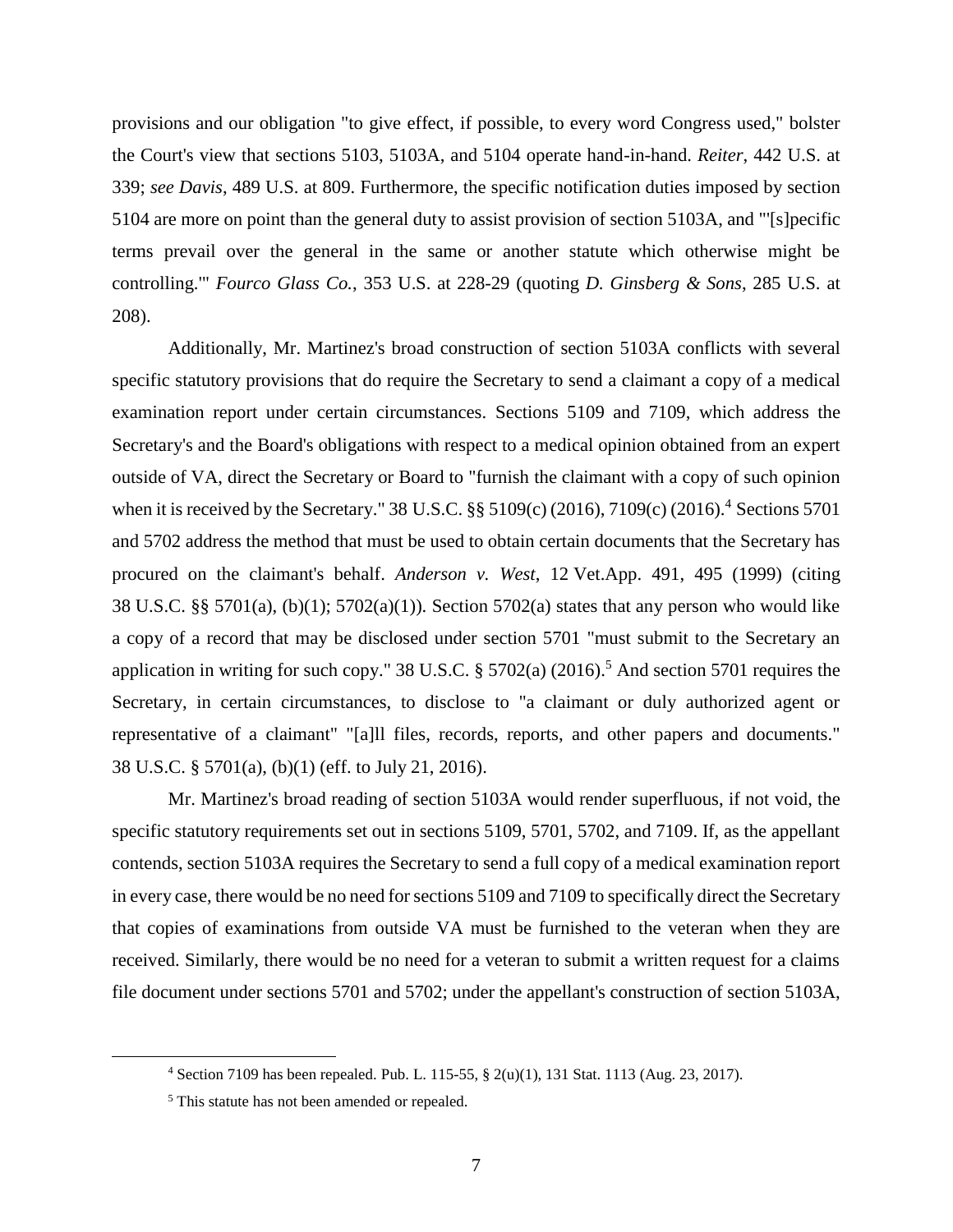he would have already received copies of claims file documents. We should not adopt an interpretation of section 5103A that would nullify or impliedly repeal these specific statutory requirements. *See Morton*, 417 U.S. at 550-51; *see also Roper*, 20 Vet.App. at 178.

Moreover, Mr. Martinez's interpretation of section 5103A is at odds with the "theme of mutual help" that he concedes is part of the duty to assist. Appellant's Br. at 13. As we have repeatedly observed, "[t]he duty to assist is not always a one-way street." *Wood v. Derwinski*, 1 Vet.App. 190, 193 (1991). It "does not encompass 'a duty to prove a claim with the claimant only in a passive role.'" *Hilkert v. West*, 12 Vet.App. 145, 151 (1999) (en banc) (quoting *Gobber v. Derwinski*, 2 Vet.App. 470, 472 (1992)), *aff'd per curiam*, 232 F.3d 908 (Fed. Cir. 2000) (table). Here, as discussed below, Mr. Martinez was made aware of the adverse 2016 VA medical examination by the May 2016 SSOC. If he wanted a copy, he needed only to have requested one rather than passively standing by. It is not contrary to the concept of "mutual help" for the statutory scheme to require Mr. Martinez to have to request a copy of the medical examination report rather than mandate its automatic production.

In our view, the relevant statutory scheme is harmonious and complementary. Section 5103A sets out a general duty to help claimants obtain evidence and sections 5103 and 5104 detail the Secretary's notification duties regarding that evidence. Sections 5109 and 7109 note a specific circumstance in which the Secretary is required to automatically furnish a copy of an examination, and sections 5701 and 5702 address the specific method to be used in obtaining certain claims file documents.<sup>6</sup> The Court should not find in favor of a plain language statutory interpretation that reads out all these complementary sections. *See POM Wonderful LLC*, 573 U.S. at 115.

We therefore disagree with the appellant that the plain language of section 5103A broadly requires the Secretary to send a copy of a medical examination report whenever the Secretary intends to rely on the examination to deny a claim. This construction reads section 5103A in isolation and ignores both the context of the statute and the overall statutory scheme. It would

<sup>&</sup>lt;sup>6</sup> In a similar vein, we note that section 5103A(d) specifically pertains to the Secretary's duty to obtain a medical examination or opinion in compensation claims, yet does not contain any instruction to the Secretary regarding the provision of medical examination reports or opinions to claimants. *See* 38 U.S.C. § 5103A(d) (2016). This strengthens our conclusions that section 5103A "sets out a general duty to help claimants obtain evidence," while sections 5109 and 7109 "note a specific circumstance in which the Secretary is required to automatically furnish a copy of an examination, and sections 5701 and 5702 address the specific method to be used in obtaining certain claims file documents." *Ante* at 8.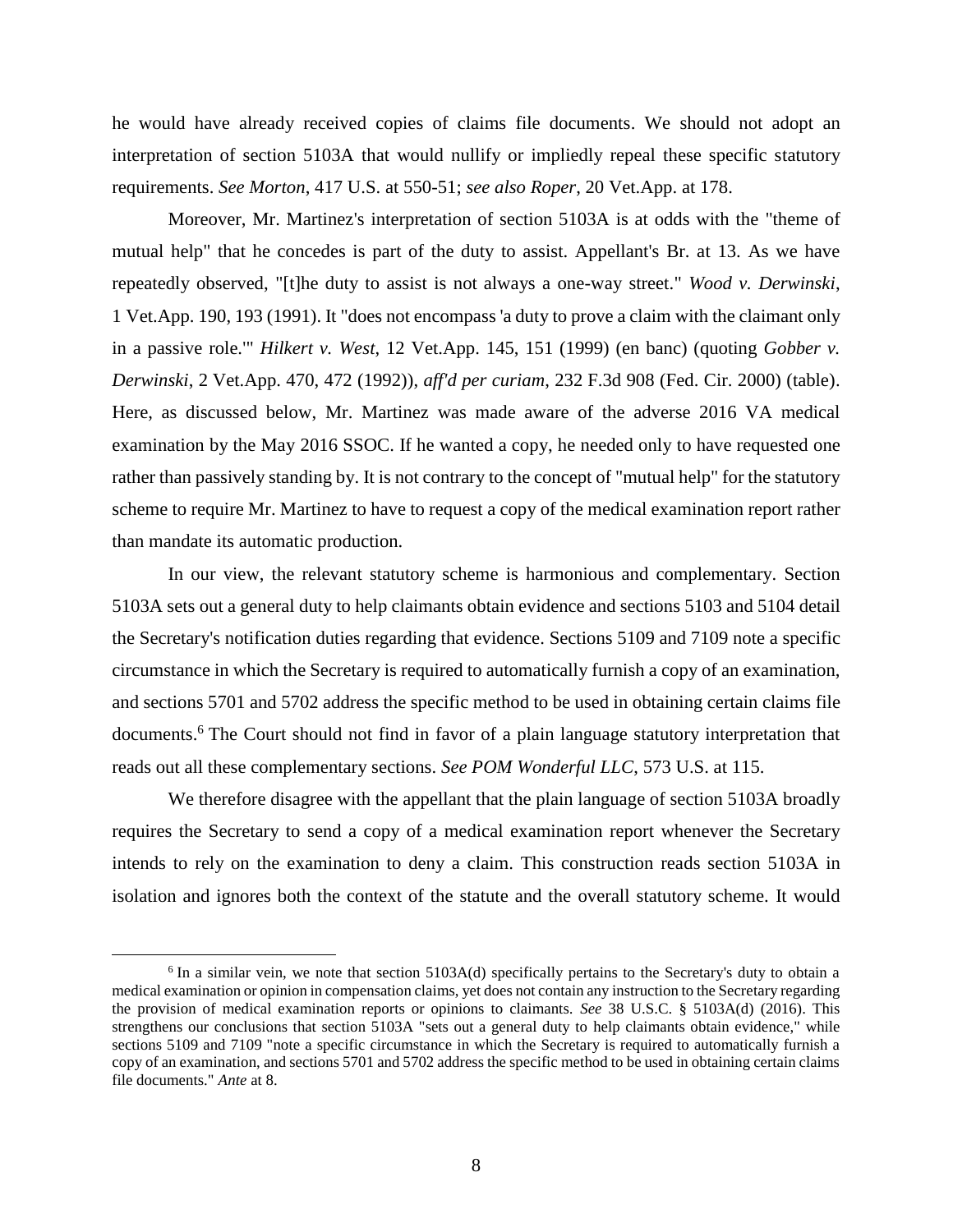render void or superfluous the specific statutory provisions of sections 5109, 5701, 5702, and 7109. And it does not comport with the theme of mutual help that the appellant concedes is part of the duty to assist.<sup>7</sup> Accordingly, we hold that the plain and unambiguous language of section 5103A generally addresses the procurement of evidence under the duty to assist and does not require the Secretary to automatically send the claimant a copy of a VA medical examination report that the Secretary has obtained on the claimant's behalf.

Because we find that the language of section 5103A is unambiguous, we do not reach the Secretary's alternative argument that the statute is ambiguous and the Court should defer to his interpretation. *See INS v. St. Cyr*, 533 U.S. 289, 320 n.45 (2001) (explaining that, where a canon of statutory construction resolves an ambiguity, there is no deference due to the Agency's interpretation of the statute under *Chevron U.S.A., Inc. v. Natural Res. Defense Council, Inc.*, 467 U.S. 837 (1984)); *Sucic v. Wilkie*, 921 F.3d 1095, 1101 (Fed. Cir. 2019) (because "the statute [is] unambiguous, we do not reach the issue of deference due to the VA's interpretation").

# B. Due Process Clause

Mr. Martinez also argues that VA deprived him of his constitutional right to procedural due process. According to Mr. Martinez, VA violated his rights because the Secretary did not automatically send him a copy of the 2016 medical examination report before relying on the examination to deny the claim. Appellant's Br. at 19.

The Due Process Clause of the Fifth Amendment of the U.S. Constitution guarantees that a person will not be deprived of life, liberty, or property without due process of law. U.S. CONST. amend. V; *see Mathews v. Eldridge*, 424 U.S. 319, 332-33 (1976). "The fundamental requirement of due process is the opportunity to be heard 'at a meaningful time and in a meaningful manner.'" *Mathews*, 424 U.S. at 333 (quoting *Armstrong v. Manzo*, 380 U.S. 545, 552 (1965)). In considering whether there has been a violation of procedural due process, courts weigh "the private interest that will be affected by the official action"; "the risk of an erroneous deprivation of such interest

<sup>7</sup> The Court additionally notes that Mr. Martinez's phrasing of his objection—"The Secretary did not give [him] a copy of the opinion *before relying on it to deny the claim*," Appellant's Br. at 1 (emphasis added)—implies some level of preadjudication of the evidence, an action that the Court has held in other contexts is not required of VA. *See Bryant v. Shinseki*, 23 Vet.App. 488, 498 (2010) (per curiam) ("Nothing in [38 C.F.R.] § 3.103(c)(2) supports the appellant's contention that the regulation requires a hearing officer to preadjudicate or otherwise weigh conflicting evidence prior to or at the hearing."); *Locklear v. Nicholson*, 20 Vet.App. 410, 415-16 (2006) (finding that VA's duty to notify under 38 U.S.C. § 5103(a) does not extend to advising a claimant that the evidence already of record is insufficient to substantiate the claim because VA is not required to provide "predecisional adjudication").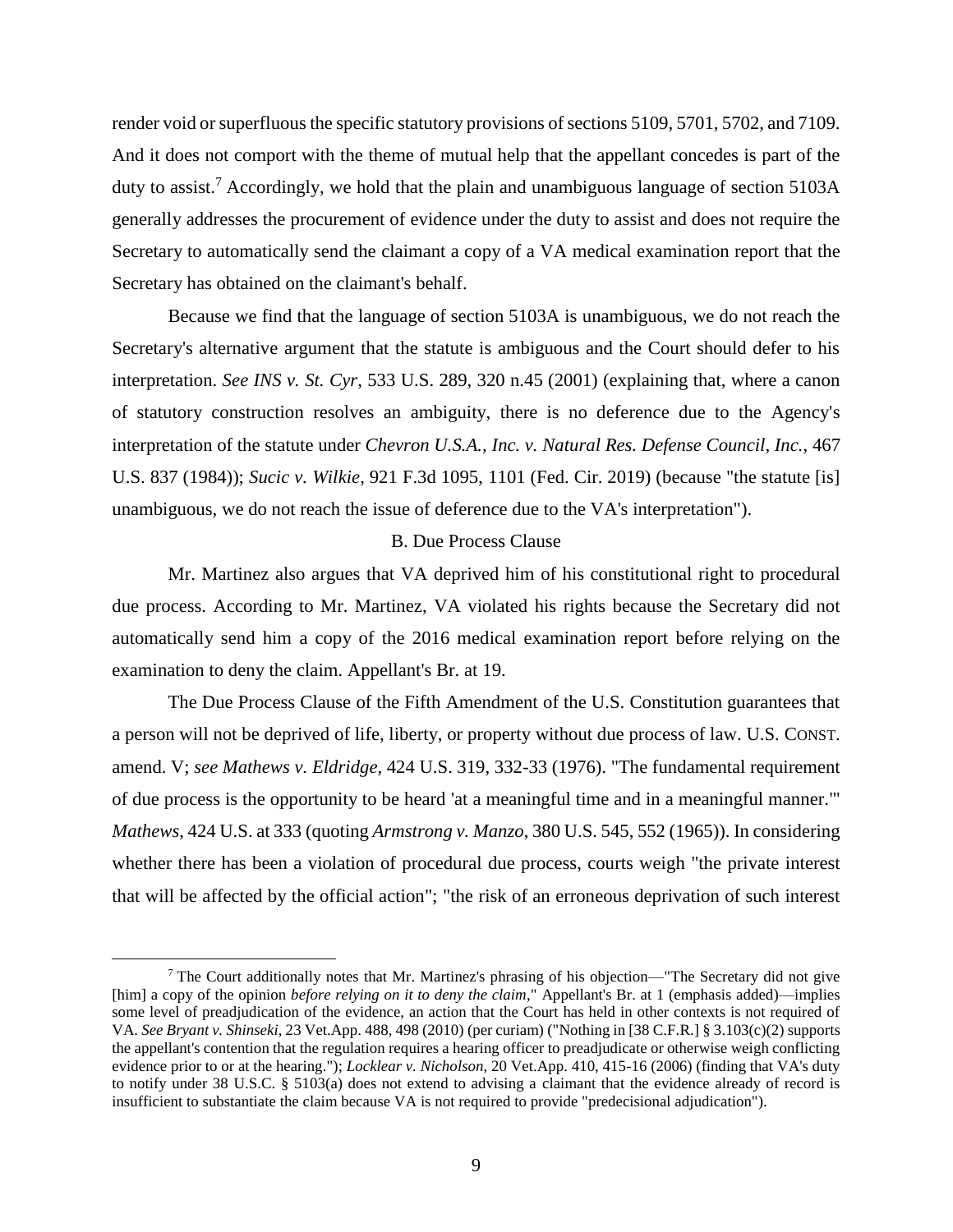through the procedures used $[\cdot]$ ... the probable value, if any, of additional or substitute procedural safeguards"; and the Government's interest. *Id*. at 335. "The question is whether the totality of the situation provides the veterans with adequate notice of the judicial disposition of their claim and an adequate opportunity to challenge an adverse ruling." *E. Paralyzed Veterans Ass'n, Inc. v. Sec'y of Veterans Affairs*, 257 F.3d 1352, 1359 (Fed. Cir. 2001); *see Cleveland Bd. of Educ. v. Loudermill*, 470 U.S. 532, 542-46 (1985) ("The essential requirements of due process . . . are notice and an opportunity to respond."). This consideration "is flexible and calls for such procedural protections as the particular situation demands." *Morrissey v. Brewer*, 408 U.S. 471, 481 (1972). The Court reviews constitutional questions de novo*. Buzinski v. Brown*, 6 Vet.App. 360, 365 (1994).

Applying these factors here, we find no violation of constitutional due process as applied to Mr. Martinez. It is well settled that veterans have a property interest in their applications for benefits that is protected by the Fifth Amendment's Due Process Clause because their benefits are nondiscretionary and mandated by statute. *Cushman v. Shinseki*, 576 F.3d 1290, 1298 (Fed. Cir. 2009). That Mr. Martinez has a strong private interest in his past-due disability compensation is "significant and obvious." *Noah v. McDonald*, 28 Vet.App. 120, 130 (2016). And reasonably, we find that the Government's interest in "avoiding the fiscal and administrative burden of mailing a copy of every single document it obtains to every single claimant" is less significant. <sup>8</sup> *See*  Secretary's Br. at 27.

But, there is little risk that the Secretary's practices could erroneously deprive a veteran of deserved disability compensation. The Secretary's notification and case development procedures afforded Mr. Martinez detailed notice of the adverse evidence and provided him with several meaningful opportunities to be heard. The May 2016 SSOC addressed the 2016 examination in detail, notified the veteran that the examiner found no causal relationship between sleep apnea and PTSD, and explained that the denial of service connection was based in part on the 2016 examination. R. at 245-46. Attached to the SSOC was a form notifying the veteran that he had 30 days in which to submit additional information or evidence. R. at 247. After the matter returned to the Board, the veteran again received notice that he had 90 days in which to submit additional

<sup>8</sup> The Secretary estimated that the postage to send the medical examination report for every examination VA provided in 2017—assuming that each mailing took only a single stamp—amounted to approximately \$650,000. Secretary's Br. at 27.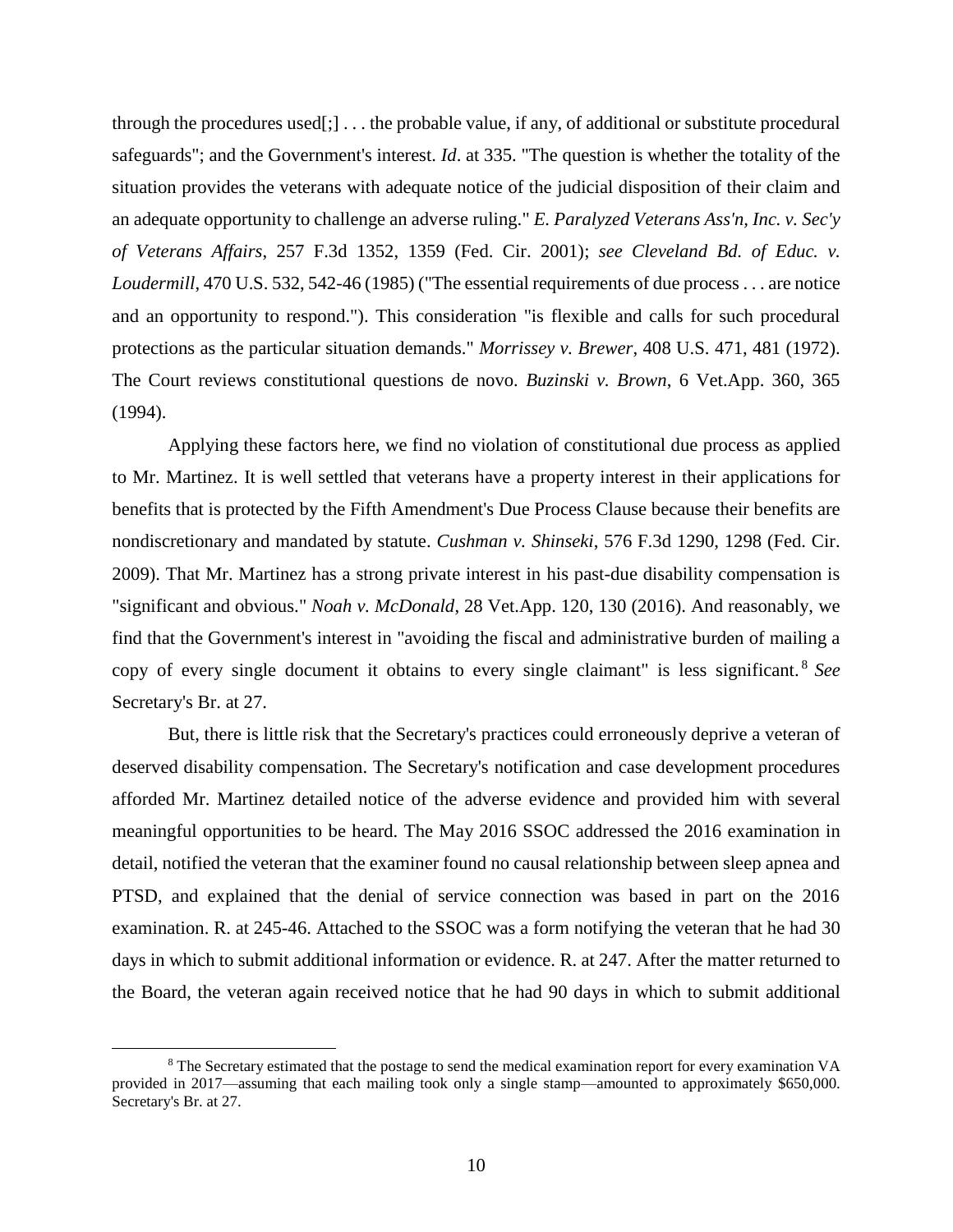argument and evidence. R. at 162. In response, he requested that the Board delay deciding his appeal for 30 more days. R. at 132. And then Mr. Martinez submitted a written brief in which he argued that the medical literature supported a connection between sleep apnea and PTSD. R. at 39. Following this, the Board issued a decision that discussed the veteran's arguments and evidence, explained that the veteran's medical treatise evidence did not support his claim, and notified him of his rights to Board reconsideration and an appeal to this Court. R. at 2-34.

Mr. Martinez presents little support for concluding that the additional safeguard he suggests–automatically mailing a copy of a medical examination report to every claimant-could lessen the risk of an erroneous deprivation of benefits. Mr. Martinez was provided a detailed description of the 2016 VA medical examination. He had several meaningful opportunities to respond to it, and did so. At any point during the VA adjudicatory process, the represented veteran could have submitted a written request for a copy of the 2016 examination. It is not clear why he did not do so. The pertinent statutes and regulations allow him to obtain a copy of the examination upon written request, and "everyone dealing with the Government is charged with knowledge of federal statutes and lawfully promulgated agency regulations." *Morris v. Derwinski*, 1 Vet.App. 260, 265 (1991).

The Court observes that, on its face, the written argument that the veteran submitted to the Board directly responds to the SSOC: In the SSOC, VA informed the veteran that the 2016 examiner found "no accepted clinical reasoning or research to suggest [that] PTSD causes obstructive sleep apnea," R. at 245, and the veteran's written brief argued that the medical literature does, in fact, support a link between the two conditions, R. at 39.

After weighing the *Mathews* factors and the entirety of this situation, we find that Mr. Martinez received due process of law. Although his private interest in his benefits is strong, and the Government's interest in saving the cost of postage is less so, the veteran was provided detailed notice, a meaningful opportunity to develop his claim, and several chances to challenge VA's adverse determination. Overall, "the totality of the situation" provided Mr. Martinez "'adequate notice of judicial disposition of [his] claim and an adequate opportunity to challenge an adverse ruling.'" *Prickett v. Nicholson*, 20 Vet.App. 370, 382 (2006) (quoting *E. Paralyzed Veterans Assoc., Inc.*, 257 F.3d at 1358-59; citing *Cleveland Bd. of Educ.*, 470 U.S. at 542-46), *aff'd sub nom. Prickett v. Mansfield*, 257 F. App'x 288 (Fed. Cir. 2007). We thus determine that, under the facts of this case, the Secretary satisfied the requirements of procedural due process.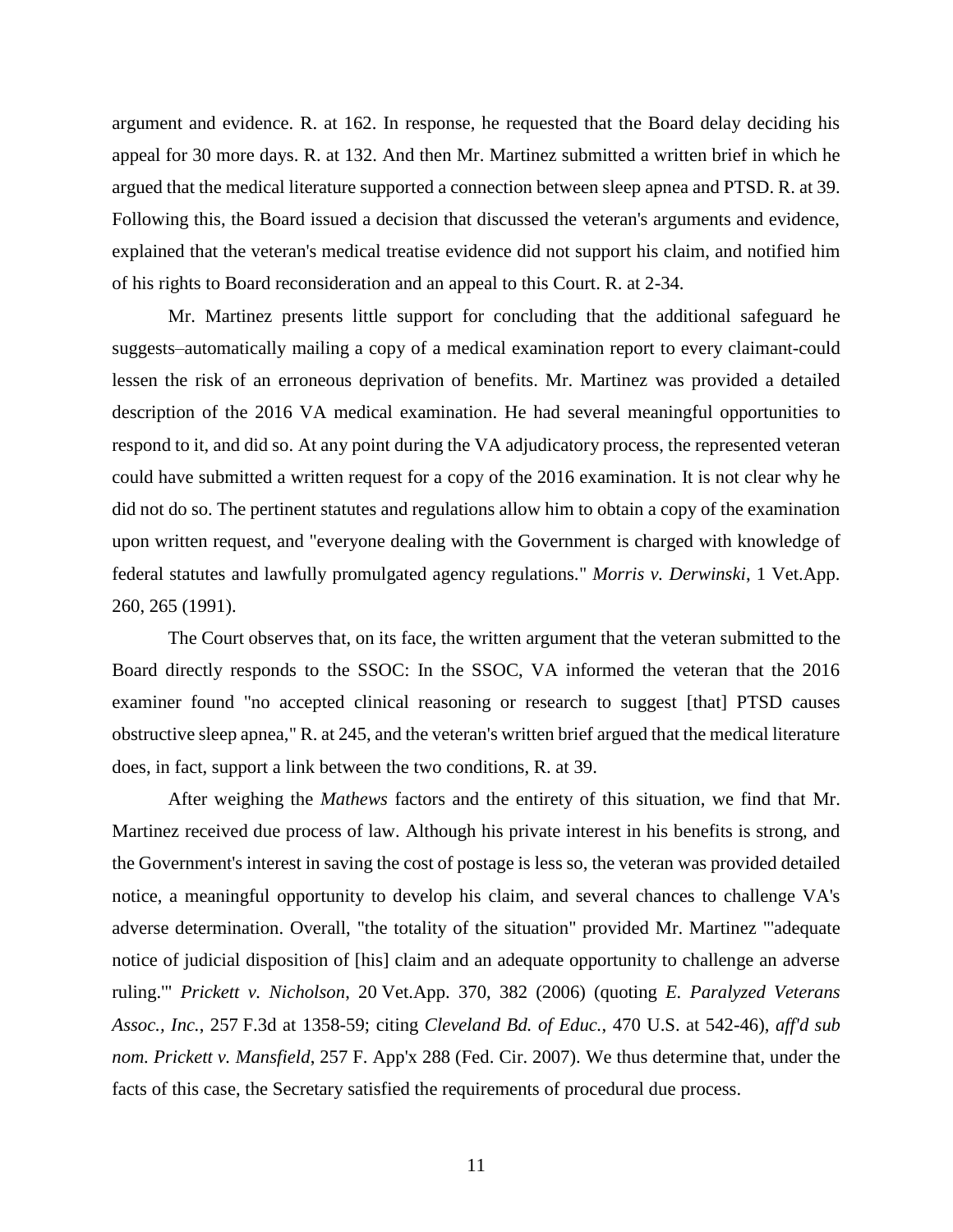Our due process holding here follows our previous decisions. In *Prickett*, the Court found that VA's failure to provide a copy of a medical examination report did not violate procedural due process. 20 Vet.App. at 382. The Court noted that, at every step in the adjudicatory process, Mrs. Prickett received notice of VA's actions and a chance to challenge those actions or provide additional evidence in support of her claim. *Id*. At a VA hearing, an officer repeatedly informed Mrs. Prickett of the need to submit missing medical evidence and offered her the opportunity to submit additional evidence. *Id*. at 373. After VA procured a medical examination on Mrs. Prickett's behalf, VA informed her through an SSOC that the examination was unfavorable and gave her the chance to respond. *Id*. at 374. When Mrs. Prickett appealed the matter to the Board, she received a hearing in which she again had a chance to provide additional evidence and argument. Later, she once more received notice of the opportunity to submit additional evidence and argument within 90 days. *Id*. After considering her claim, the Court explained that, because she was provided notice, a meaningful opportunity to develop her claim, and several chances to challenge VA's adverse determination, there was no violation of procedural due process. *Id*. at 382; *see Prickett*, 257 F. App'x at 293 (affirming this Court's *Prickett* decision and noting that the U.S. Court of Appeals for the Federal Circuit (Federal Circuit) "perceive[d] full compliance with applicable due process and notification requirements"). Mr. Martinez's case calls for the same result.

# C. No Prejudicial Error

In addition to the above determinations, we affirm the Board's decision because Mr. Martinez has not demonstrated prejudice. Harmless error analysis applies to our review of Board decisions, and the appellant bears the burden of demonstrating prejudicial error on appeal. *See* 38 U.S.C. § 7261(b)(2) (requiring the Court to "take due account of the rule of prejudicial error"); *Shinseki v. Sanders*, 556 U.S. 396, 409 (2009) (holding that the harmless-error analysis applies to the Court's review of Board decisions and that the burden is on the appellant to show that he or she suffered prejudice as a result of VA error). Remand is not warranted when the appellant does not explain, and the Court cannot otherwise discern, how an error could have made a difference in the outcome of the case below. *Id.*; *see Overton v. Nicholson*, 20 Vet.App. 427, 435 (2006) (any error depriving a claimant of "a meaningful opportunity to participate effectively in the processing of his or her claim . . . . must be considered prejudicial").

Here, Mr. Martinez, who does not contend that the 2016 VA examination is inadequate, fails to show that he was prejudiced by VA's failure to provide him with a full copy of the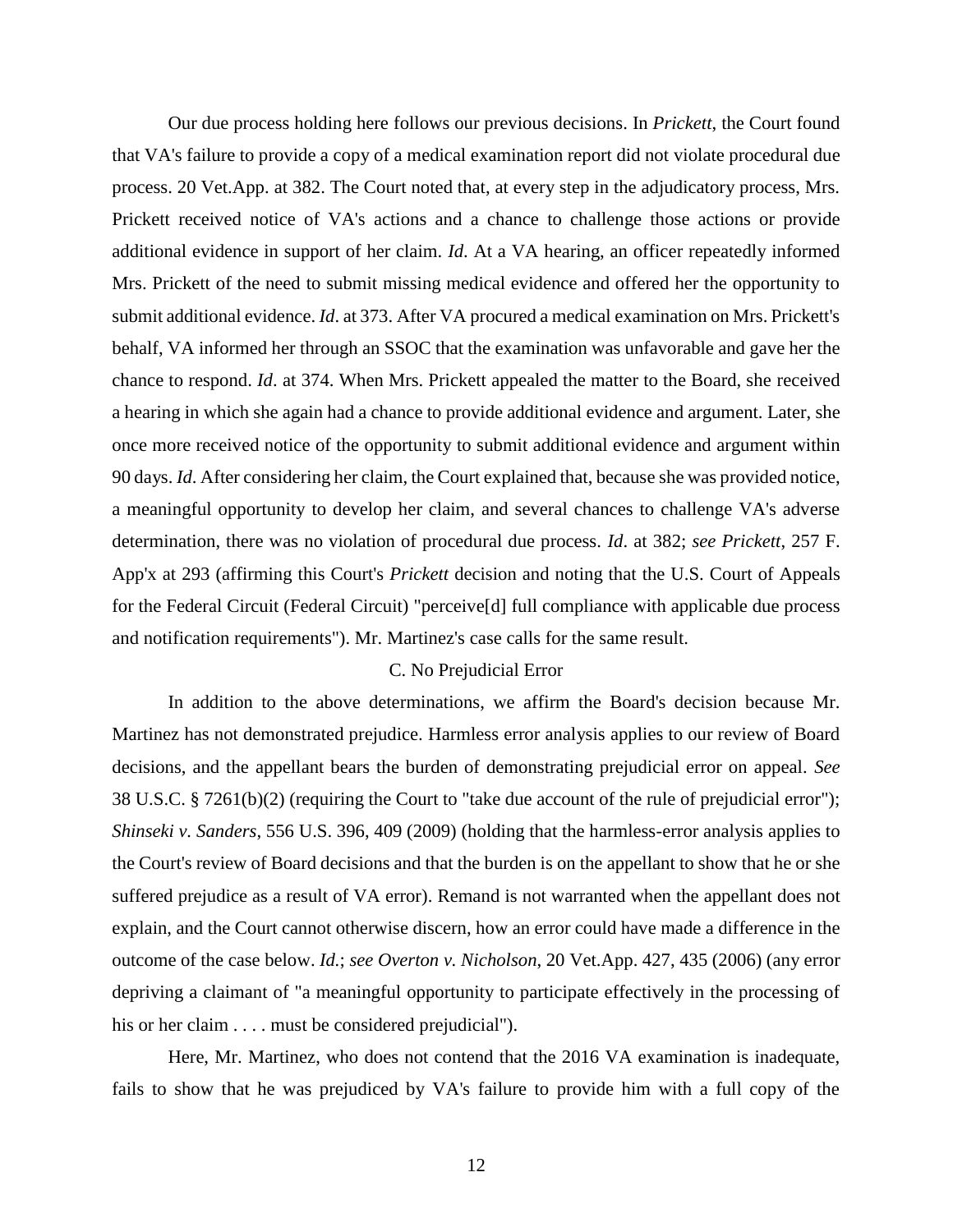examination. He does not articulate how or why the outcome of his case would have been different but for the alleged error. Although he argues that a harmless error analysis does not apply here, because the "right of access to government evidence . . . is so basic [that] its violation can never be treated as harmless error," Appellant's Br. at 9, the Federal Circuit has specifically determined that a harmless error analysis is applicable to a veteran's allegation of a due process violation, *Gambill v. Shinseki*, 576 F.3d 1307, 1311 (Fed. Cir. 2009).

Additionally, review of the record fails to show how the veteran could have been prejudiced by VA's failure to send him a copy of the 2016 medical examination. *See Mlechick v. Mansfield*, 503 F.3d 1340, 1345 (Fed. Cir. 2007) (holding that this Court's statutory duty to take due account of the rule of prejudicial error permits the Court "to go outside of the facts as found by the Board to determine whether an error was prejudicial by reviewing 'the record of the proceedings before the Secretary and the Board'" (quoting *Newhouse v. Nicholson*, 497 F.3d 1298, 1302 (Fed. Cir. 2007))); *Vogan v. Shinseki*, 24 Vet.App. 159, 164 (2010) ("[I]n assessing the prejudicial effect of any error of law or fact, the Court is not confined to the findings of the Board but may examine the entire record before the Agency, which includes the record of proceedings."). Overall, the record shows that the 2016 SSOC provided Mr. Martinez with detailed notice of the 2016 examiner's conclusions and informed him that the examination supported a denial of benefits because the medical literature shows no link between sleep apnea and PTSD. Mr. Martinez was afforded several opportunities to respond to the SSOC and the evidence noted therein. Despite being represented and charged with the knowledge of how to obtain a copy of the medical examination report, the veteran did not request a copy at any time. He did, however, submit a written brief to the Board in which he argued that the medical literature does show a connection between sleep apnea and PTSD. We observe that Mr. Martinez's argument to the Board directly responds to the basis for the 2016 examiner's unfavorable opinion.<sup>9</sup>

The Court cannot discern from the arguments or the record on appeal how the Board's alleged error could have influenced the outcome of this case. *See Sanders*, 556 U.S. at 409. Nor do we see how any such error affected the appellant's ability to meaningfully and effectively

<sup>9</sup> The Court notes that, at oral argument, Mr. Martinez's current counsel indicated that neither Mr. Martinez nor his former counsel received the May 2016 SSOC. This assertion was not raised in the briefs and the Court declines to address it further. *See Sellers v. Wilkie*, 30 Vet.App. 157, 166 (2018) ("The Court generally will not entertain arguments raised by counsel at oral argument for the first time." (citing *McFarlin v. Conseco Servs., L.L.C.*, 381 F.3d 1251, 1263 (11th Cir. 2004); *Pieczenik v. Dyax Corp.*, 265 F.3d 1329, 1332-33 (Fed. Cir. 2001); *Tarpley v. Greene*, 684 F.2d 1, 7 n.17 (D.C. Cir. 1982)); *see also Pederson*, 27 Vet.App. at 283.